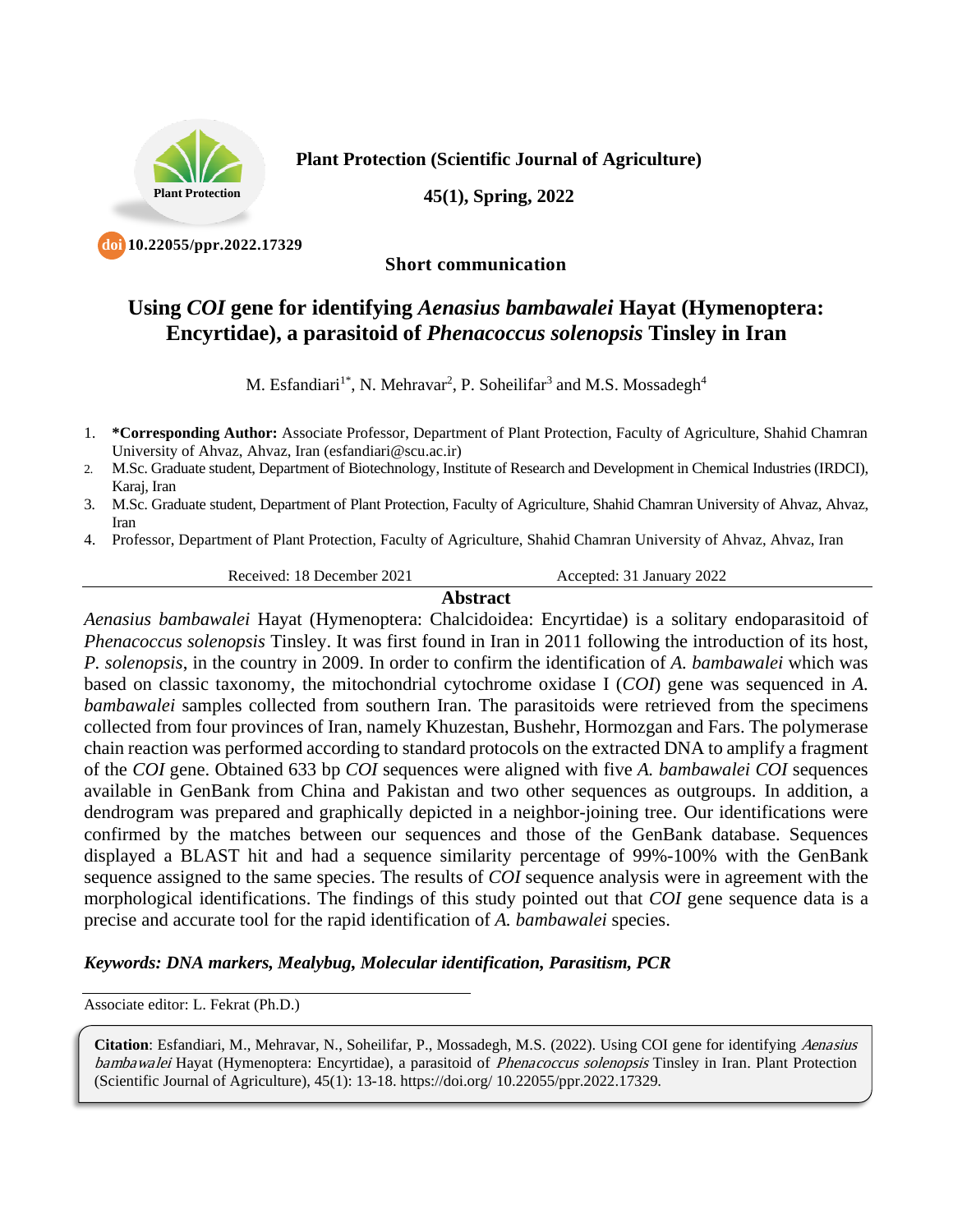## **Introduction**

*Aenasius bambawalei* Hayat (Hymenoptera: Chalcidoidea: Encyrtidae) is a solitary endoparasitoid of *Phenacoccus solenopsis*  Tinsley and has been reported in the areas of Pakistan and India (Poorani et al., 2009), in which cotton grows. The species *A*. *bambawalei* was found as the only dominant and aggressive parasitoid in charge of reducing *P. solenopsis* in the mentioned countries after the initial establishment of this mealybug (Rishi Kumar et al., 2010). Adult female parasites infect the third instar nymphs of *P. solenopsis* (Ashfaq et al., 2010), leading to the death of the host prior to maturity. The first record of the presence of hymenopteran parasitoid *A. bambawalei* on *P. solenopsis* in Iran was from Khuzestan province, southwest Iran. The parasitoid appeared first at low density on *Althaea officinalis* and *Hibiscus rosa-sinensis* in Dezful in June 2011 (Mossadegh et al., 2013). Later it was found on different host plants in Mahshahr and eastern Ahvaz according to Mossadegh et al. (2013). In the absence of the insecticidal control of *P. solenopsis*, a rapid rise in the population density of *A. bambawale* was observed at eastern Ahvaz, leading to 95% parasitism in *P. solenopsis* in 2012 (Mossadegh et al., 2015). Afterwards, *A. bambawalei* was reported by Mossadegh et al. (2015) in provinces Hormozgan, Fars, Bushehr, Kerman, and Kohgiluyeh and Boyer-Ahmad, as well as Gheshm Island. Recently, research has focused on the growth, development, and biological parameters of *A. bambawalei* in Iran (Joodaki et al., 2018; Tamoli Torfi et al., 2019).

Molecular diagnostic techniques provide the required means for rapid, accurate, and inexpensive identification when morphological characters are not sufficient (Armstrong & Ball, 2005). DNA barcoding is a taxonomic method capable of timely identifying the species utilizing a short genetic marker in the mitochondrial DNA of an organism (Ladoukakis & Zouros, 2001; Mehravar et al., 2017). The mitochondrial

cytochrome oxidase I (*COI*) gene has received more attention during recent years and leads the use of 500-650 bp from the first half of the *COI* gene in DNA barcoding. In order to confirm the morphological identification of *A. bambawalei*, a fragment of the *COI* gene was sequenced and evaluated in *A. bambawalei* samples collected from southern Iran.

### **Materials and Methods**

We isolated parasitoid specimens out of the materials collected from four provinces of Khuzestan, Bushehr, Hormozgan, and Fars (Table 1). These parasitoids were identified by classic taxonomy as *A. bambawalei* and were preserved in 95% ethanol. The DNA was extracted from the samples using DNeasy Blood & Tissue kit (Qiagen, Hilden, Germany) following the protocols of the manufacturer. The DNA extracts were amplified by PCR for a fragment of the *COI* gene according to standard protocols. A pair of parasitoid-specific primers, AenF1 (5'-GTTTCTCACATAATTTGTAG-3') and AenR1 (5'CCTCGGAGGATAAAAAGAC-3') was applied to amplify a 744-bp fragment of *COI*, as stated by Ashfaq et al. (2010). The *COI* sequences of *A. bambawalei* obtained in FASTA format were imported into the MEGA 11.0 software package for sequence alignment and were compared to some other *A. bambawalei* published sequences. *Trichogramma brassicae* Bezdenko (Hymenoptera: Trichogrammatidae) (accession number MG850873.1; Iran) and *Aulacus sinensis* He & Chen (Hymenoptera, Evanioidea) (accession number MG923485.1; China) *COI* sequences were downloaded from GenBank and used as outgroups. Multiple sequence alignments were carried out by the ClustalW algorithm using default parameters. Furthermore, genetic distances were calculated by the pairwise Kimura 2-parameter and 1000 bootstrap replicates to calculate standard error utilizing the MEGA 11.0. The dendrogram was derived and graphically displayed in a neighbor-joining (NJ) tree (Saitou & Nei, 1987).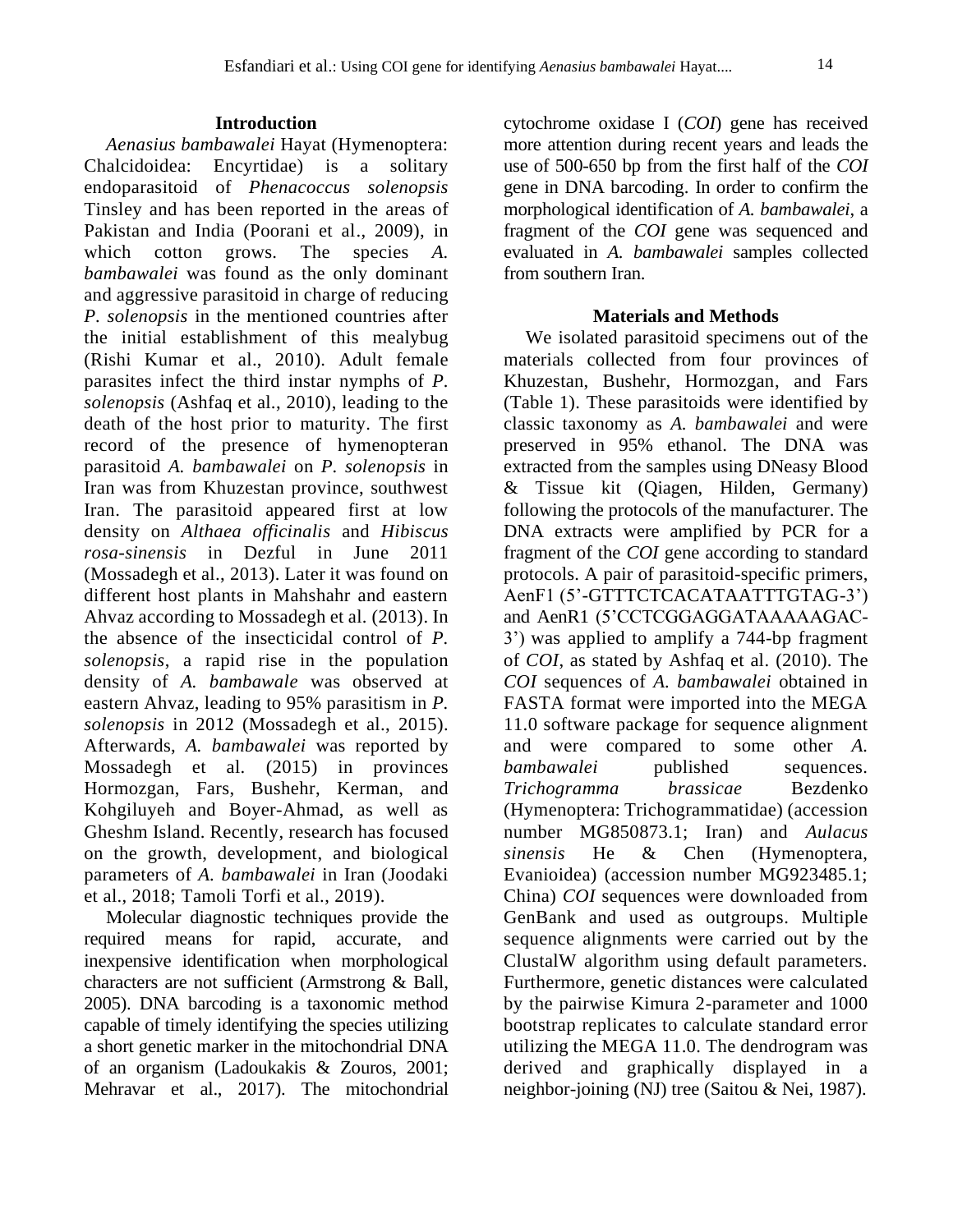#### **Results and Discussion**

In the current study, four morphologically identified *A. bambawalei* specimens belonging to four southern provinces of Iran were successfully sequenced for the mitochondrial *COI* gene. A 633-bp *COI* sequence fragment was used after trimming for analysis. Our identifications were confirmed by matching our sequences with those in the GenBank database (Table 2). Sequences were shown to have a BLAST hit and a sequence similarity percentage of 99%-100% with a GenBank sequence assigned to the same species (Table 2). The results of *COI* sequence analysis coincided with the morphological features.

Pairwise genetic distance values ranged from 0 (between Ab\_B and Ab\_H) to 0.014 (between Ab\_F and Ab\_H) (Table 3).

Our obtained sequence data were analyzed and compared with five *A. bambawalei COI* sequences available in GenBank from China and Pakistan along with two outgroups. In order to provide a visual representation of the data, we generated an NJ tree based on the number of nucleotide differences between *COI* sequences (Figure 1). However, this tree does not provide phylogenetic information.

As pointed out in the introduction section, the mealybug pest was observed in Pakistan in 2005 and *A. bambawalei* was described in 2009 as an

**Table 1. Details of studied materials: Specimen codes, collected locality, identification, parasitized host, and collection date of the samples used for DNA extraction**

| <b>Specimen code</b> | Locality                          | <b>Identification</b> (morphology) | <b>Parasitized host</b> | <b>Collection date</b> |
|----------------------|-----------------------------------|------------------------------------|-------------------------|------------------------|
| Ab H                 | Hormozgan prov.<br>(Bandar_Abbas) | Aenasius bambawalei                | Phenacoccus solenopsis  | Nov 2013               |
| Ab F                 | Fars prov.<br>(Lar)               | Aenasius bambawalei                | Phenacoccus solenopsis  | Nov 2013               |
| Ab B                 | Bushehr prov.<br>(Bushehr)        | Aenasius bambawalei                | Phenacoccus solenopsis  | Aug 2014               |
| $Ab_A$               | Khuzestan prov.<br>(Ahvaz)        | Aenasius bambawalei                | Phenacoccus solenopsis  | Oct 2011               |

**Table 2. Blast hits between our sequences and those from the NCBI GenBank database: specimen codes (GenBank accession number), blast hits, corresponding taxon, similarity percentage, and coverage**

| <b>Specimen code</b>  | <b>Identification</b> | <b>Best GenBank</b> | <b>Corresponding</b> | <b>Similarity</b> | Coverage |
|-----------------------|-----------------------|---------------------|----------------------|-------------------|----------|
| (GenBank accession #) | (Morphology)          | <b>BLAST</b> hit    | taxon                | $\frac{6}{9}$     | (bp)     |
| Ab H (OL716106)       | Aenasius bambawalei   | KP686434.1          | Aenasius bambawalei  | 99.05%            | 630      |
| Ab_F(OL716107)        | Aenasius bambawalei   | KP686434.1          | Aenasius bambawalei  | 99.53%            | 633      |
| Ab B (OL716108)       | Aenasius bambawalei   | KP686434.1          | Aenasius bambawalei  | 99.00%            | 603      |
| Ab A (OL716109)       | Aenasius bambawalei   | KP686434.1          | Aenasius bambawalei  | 100\%             | 633      |

**Table 3. Pairwise genetic distances (lower matrix) and standard error estimates (upper matrix) observed between** *Aenasius bambawalei* **samples**

|                   | Ab H       | Ab F       | Ab B       | Ab A       |
|-------------------|------------|------------|------------|------------|
|                   | (OL716106) | (OL716107) | (OL716108) | (OL716109) |
| Ab_H (OL716106)   |            | 0.005      |            | 0.004      |
| Ab F(OL716107)    | 0.014      |            | 0.004      | 0.003      |
| $Ab_B (OL716108)$ |            | 0.012      |            | 0.004      |
| Ab_A (OL716109)   | 0.010      | 0.005      | 0.010      |            |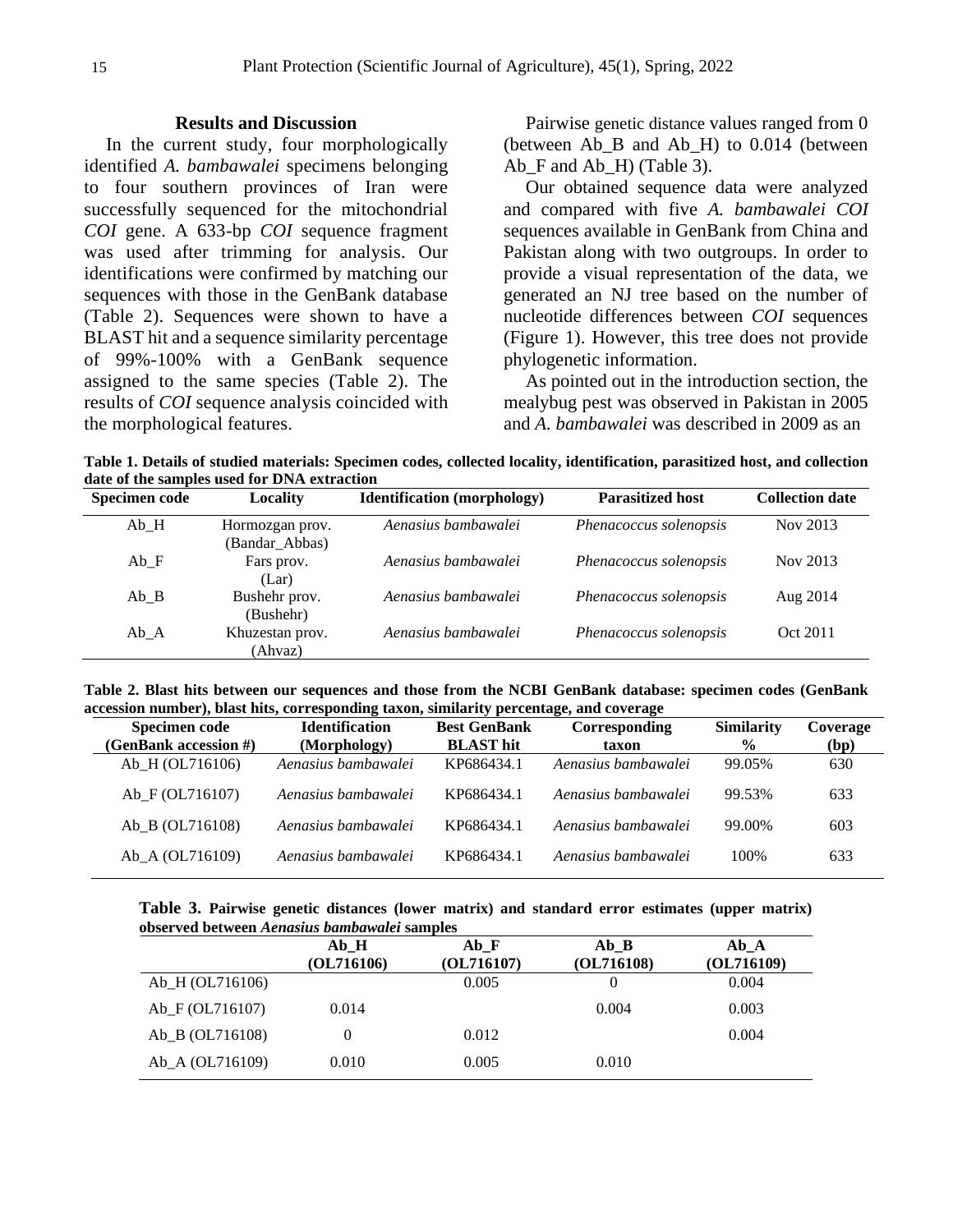

**Figure 1. Neighbor-joining tree constructed using distances for the** *COI* **DNA sequences (K2P model, bootstrap=1000) of different** *A. bambawalei* **isolates.**  *Trichogramma brassicae* **and** *Aulacus sinensis* **were used as outgroups**

effective endo-parasitoid of this pest (Ashfaq et al., 2010). In Iran, *P. solenopsis* and *A. bambawalei* were recorded for the first time in 2009 and 2011, respectively. It could be suggested that the mealybug pest was imported from Pakistan to Iran by agriculture products in 2009 (Moghadam & Bagheri, 2010). In terms of genetic distances, Iranian sequences were placed close to *A. bambawalei* sequences published in GenBank from Pakistan and China. Therefore, the morphological identifications were confirmed. *A. bambawalei* might have entered Iran together with *P. solenopsis* from Pakistan and spread throughout the country. However, investigations on larger samples from

distinct parts of Iran and neighboring countries are recommended to further assess this hypothesis. The findings of this study revealed that the *COI* gene sequence data is a precise and accurate tool allowing rapid identification of *A. bambawalei*.

#### **Acknowledgments**

The authors would extend their gratitude to the Deputy Director of Research at Shahid Chamran University of Ahvaz, Iran for the financial support of this study (Grant number: SCU.AP98.671). We would also like to thank Dr. S. Azimi, Dr. L. Fekrat, and Dr. S. A. Hemmati for assisting in data analysis.

#### **References**

Armstrong, K. F., & Ball, S. L. (2005). DNA barcodes for biosecurity: invasive species identification. Philosophical Transactions of the Royal Society B: *Biological Sciences*, *360*, 1813–1823. https://doi:10.1098/rstb.2005.1713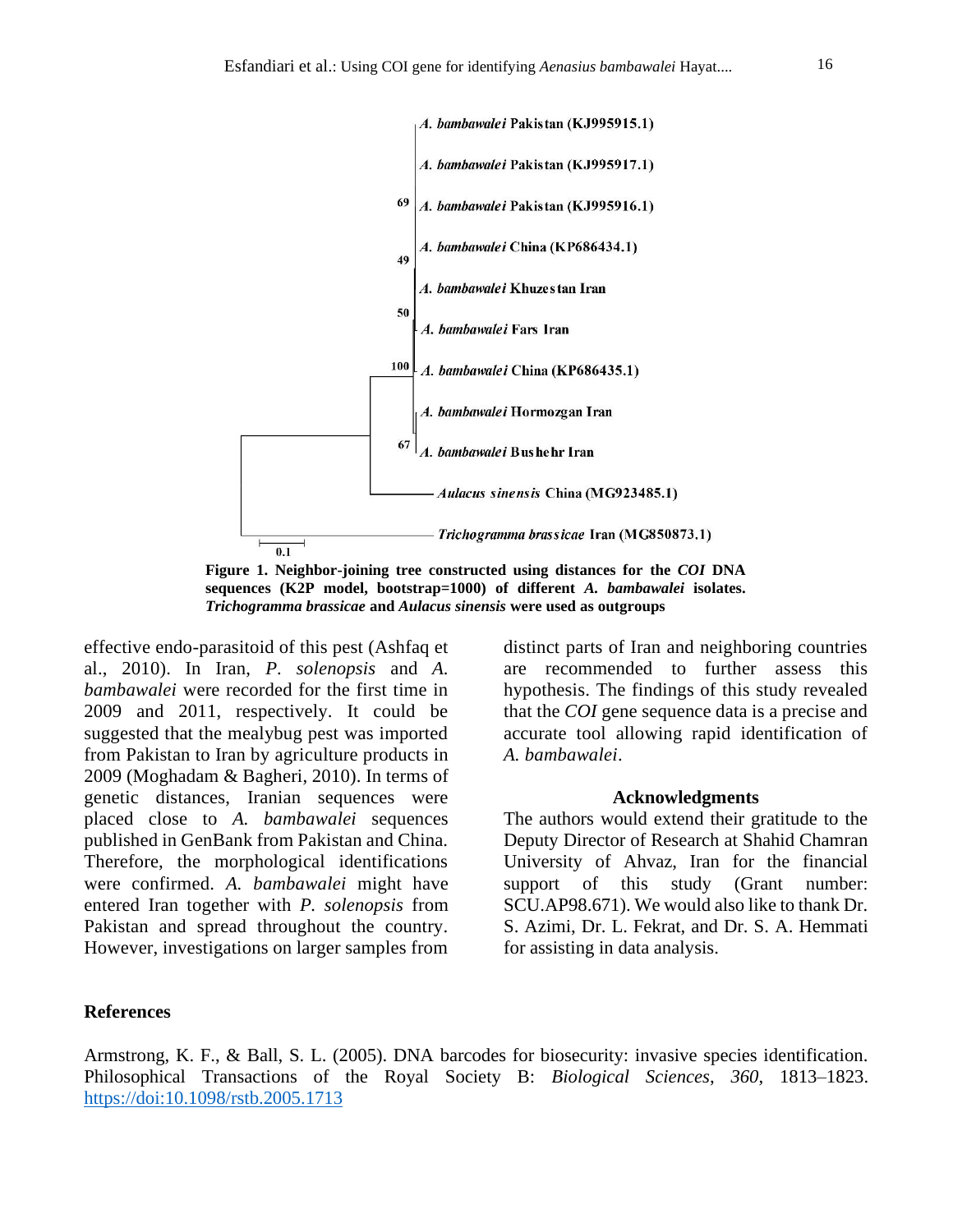Ashfaq, M., Shah, G. S., Noor, A. R., Ansari, S. P., & Mansoor, S. (2010). Report of a parasitic wasp (Hymenoptera: Encyrtidae) parasitizing cotton mealybug (Hemiptera: Pseudococcidae) in Pakistan and use of PCR for estimating parasitism levels. *Biocontrol Science and Technology*, *20*, 625–630. https://doi.org/10.1080/09583151003693535

Joodaki, R., Zandi- Sohani, N., Zarghami, S., & Yarahmadi, F. (2018). Temperature-dependent functional response of *Aenasius bambawalei* (Hymenoptera: Encyrtidae) to different population densities of the cotton mealybug *Phenacoccus solenopsis* (Hemiptera: Pseudococcidae). *European Journal of Entomology*, *115*, 326-331. https://doi.org/10.14411/eje.2018.032

Kumar, R., Kranthi, K., Monga, D., & Jat, S. L. (2010). Natural parasitization of *Phenacoccus solenopsis*  Tinsley (Hemiptera: Pseudococcidae) on cotton by *Aenasius bambawalei* Hayat (Hymenoptera: Encyrtidae*). Journal of Biological Control*, *23*, 457–460. https://doi.org/10.18311/jbc/2009/3703

Ladoukakis, E., & Zouros, E. (2001). Recombination in animal mitochondrial DNA: evidence from published sequences. *Molecular Biology and Evolution*, *18*, 2127–2131. https://doi.org/10.1093/oxfordjournals.molbev.a003755

Mehravar, N., Esfandiari, M., & Soheilifar P. (2017). Identification of two stem borers, *Sesamia nonagrioides* (Lep.: Noctuidae) and *S. cretica* by DNA barcoding. *Plant Protection (Scientific Journal of Agriculture)*, *40*(2), 63–74. (In Farsi with English summary) https://dx.doi.org/10.22055/ppr.2017.17288.1230

Moghadam, M., & Bagheri, N. A. (2010). A new record of mealybug pest in the South of Iran, *Phenacoccus solenopsis* (Hemiptera: Coccoidea: Pseudococcidae)*. Journal of Entomological Society of Iran*, *30*(1), 67-69.

Mossadegh, M. S., Vafaei, SH., Farsi, A., Zarghami, S., Esfandiari, M., Dehkordi F. S., Fazelinejad, A., & Seyfollahi, F. (2015). *Phenacoccus solenopsis* Tinsley (Sternorrhyncha: Pseudococcidae), its natural enemies and host plants in Iran. *Proceedings of the 1<sup>st</sup> Iranian International Congress of Entomology*, 29.31 August, Tehran, Iran, pp. 159-167.

Mossadegh,M. S., Vafaei, SH., Zarghami, S., Farsi, A., & Alizadeh, M. S. (2013). *Aenasius bambawalei*  Hayat a potential parasitoid for biological control of cotton mealybug *Phenacoccus solenopsis* Tinsley from Iran. *Proceedings of the Conference of Biological Control in Agriculture and Natural Resources*, Karaj, Iran, p.30.

Poorani, J., Rajeshwari, S. K., & Gupta, A. (2009). Notes on diagnosis and biology of *Aenasius bambawalei* Hayat (Hymenoptera: Encyrtidae), a parasitoid of the invasive mealybug, Phenacoccus solenopsis Tinsley (Hemiptera: Sternorrhyncha: Pseudococcidae). *Journal of Biological Control*, *23*(4), 463–466. https://doi.org/10.18311/jbc/2009/3704

Saitou, N., & Nei, M. (1987). The neighbor-joining method: A new method for reconstructing phylogenetic trees. *Molecular Biology and Evolution*, *4*, 406–425. https://doi.org/10.1093/oxfordjournals.molbev.a040454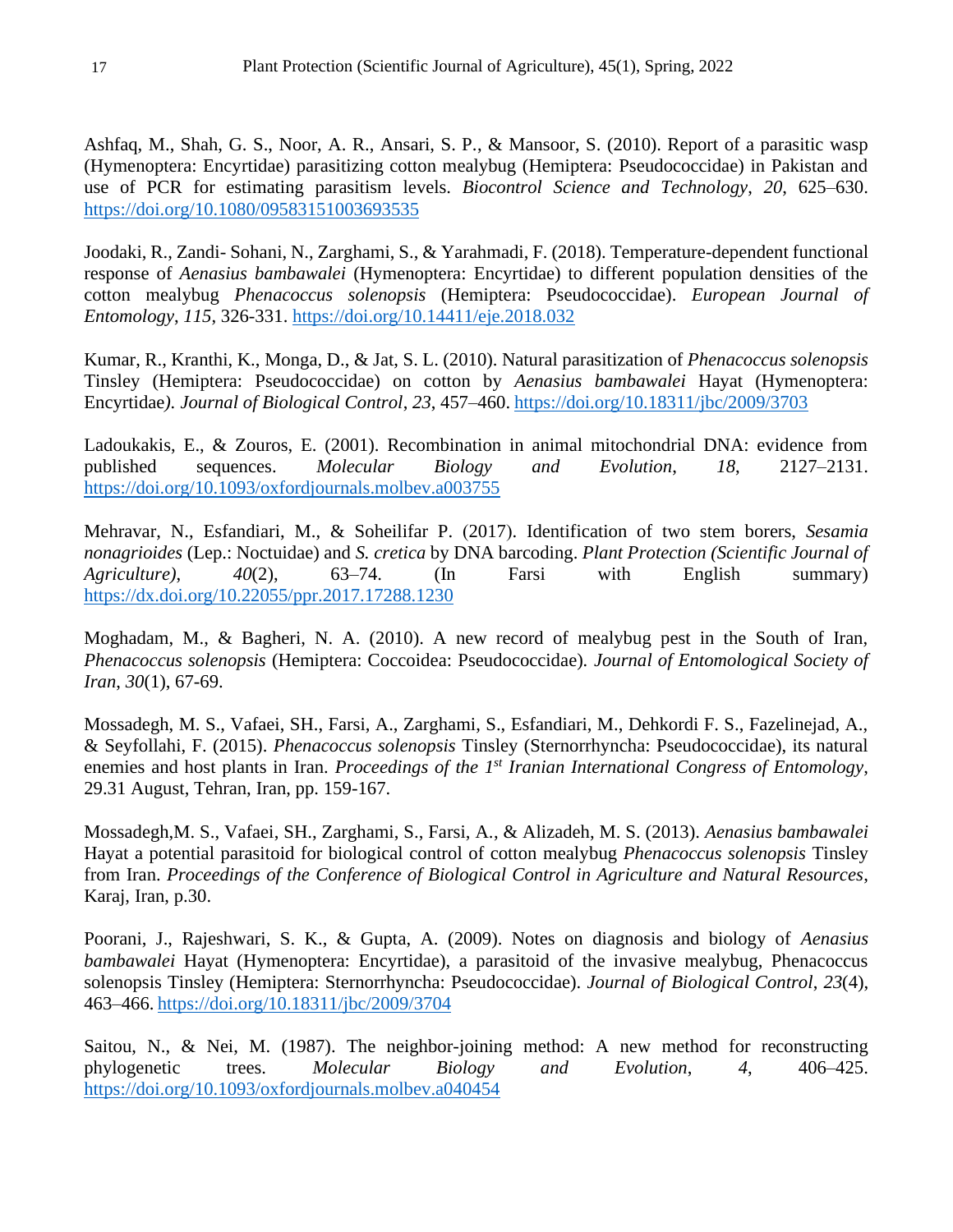Tamoli Torfi, E., Rasekh, A., Mossadegh, M. S., & Rajabpour, A. (2019). Host stage preference of *Aenasius bambawalei* (Hymenoptera: Encyrtidae), the parasitoid of cotton mealybug, *Phenacoccus solenopsis* (Hemiptera: Pseudococcidae), under choice and no-choice access. *Journal of Entomological Society of Iran*, *39*(3), 241-254. (In Farsi with English summary) https://dx.doi.org/10.22117/jesi.2019.126717.1314

Tamura, K., Stecher, G., & Kumar, S. (2021). MEGA11: Molecular Evolutionary Genetics Analysis version 11. *Molecular Biology and Evolution*, *38*, 3022-3027. <https://doi.org/10.1093/molbev/msab120>



BY NC © 2022 by the authors. Licensee SCU, Ahvaz, Iran. This article is an open access article distributed under the terms and conditions of the Creative Commons Attribution-NonCommercial 4.0 International (CC BY-NC 4.0 license) (http://creativecommons.org/licenses/by-nc/4.0/).